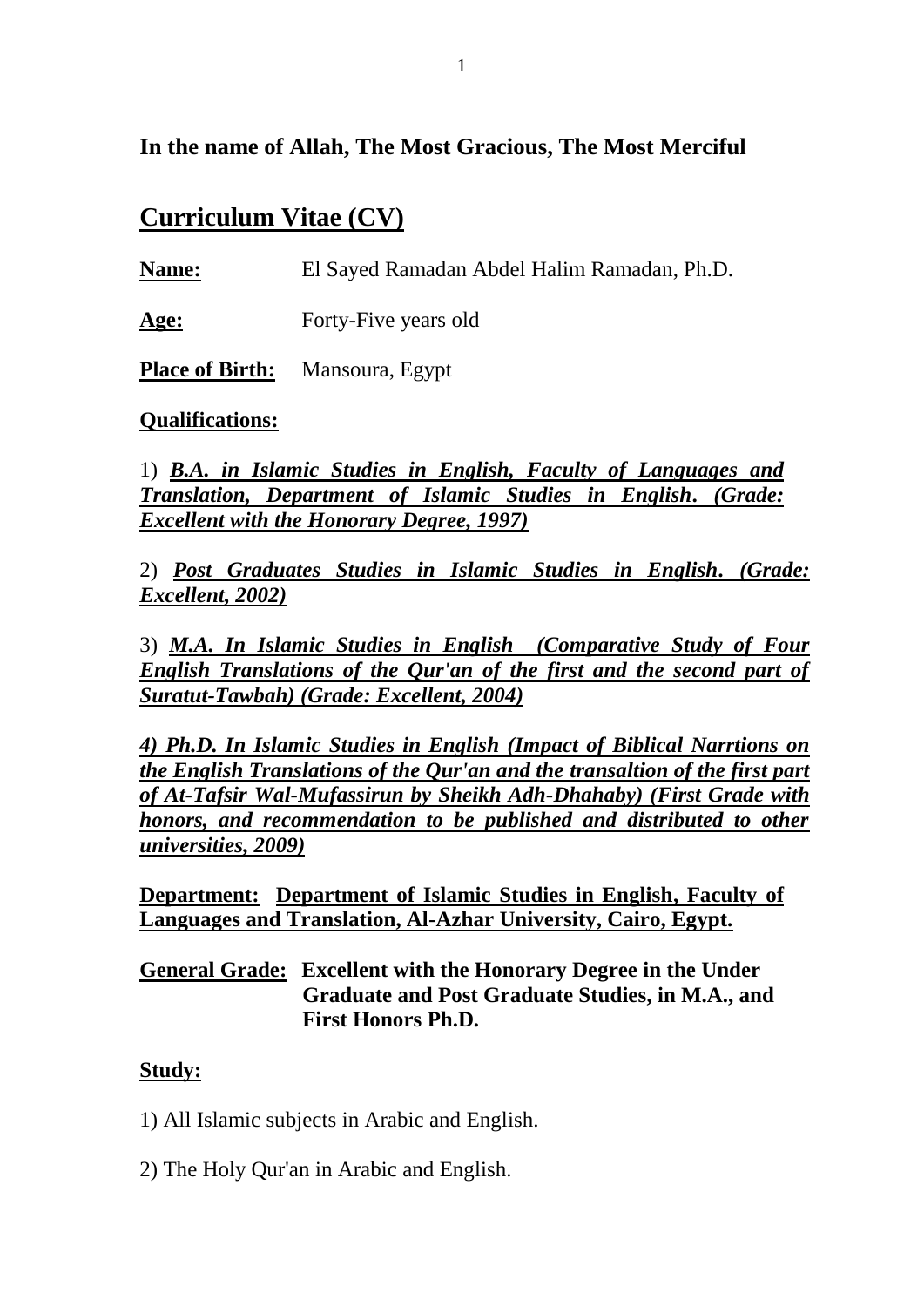3) The principles of Islamic Jurisprudence in Arabic and English.

- 4) The Prophet's Traditions and Biography in Arabic and English.
- 5) Islamic History and Civilization in Arabic and English.
- 6) Islamic Philosophy in Arabic and English.
- 7) Muslim Minorities in Arabic and English.

8) Different Subjects related to Grammar and Linguistic Studies for both Arabic and English language.

## *9) Translations:*

- 1. Literal translation from Arabic into English and vice versa
- 2. Consecutive translation from Arabic into English and vice versa
- 3. At-sight translation from Arabic into English and vice versa
- 4. Bilateral Translation from Arabic into English and vice versa
- 5. Simultaneous interpretation from Arabic into English and vice versa

## **Languages:**

- 1) Arabic is the Native Language.
- 2) Studied English as a First Language.
- 2) Studied Germany as a Second Language.

## **Skills:**

Teaching, translation, Imam (Muslim Spiritual Leader) and using computer.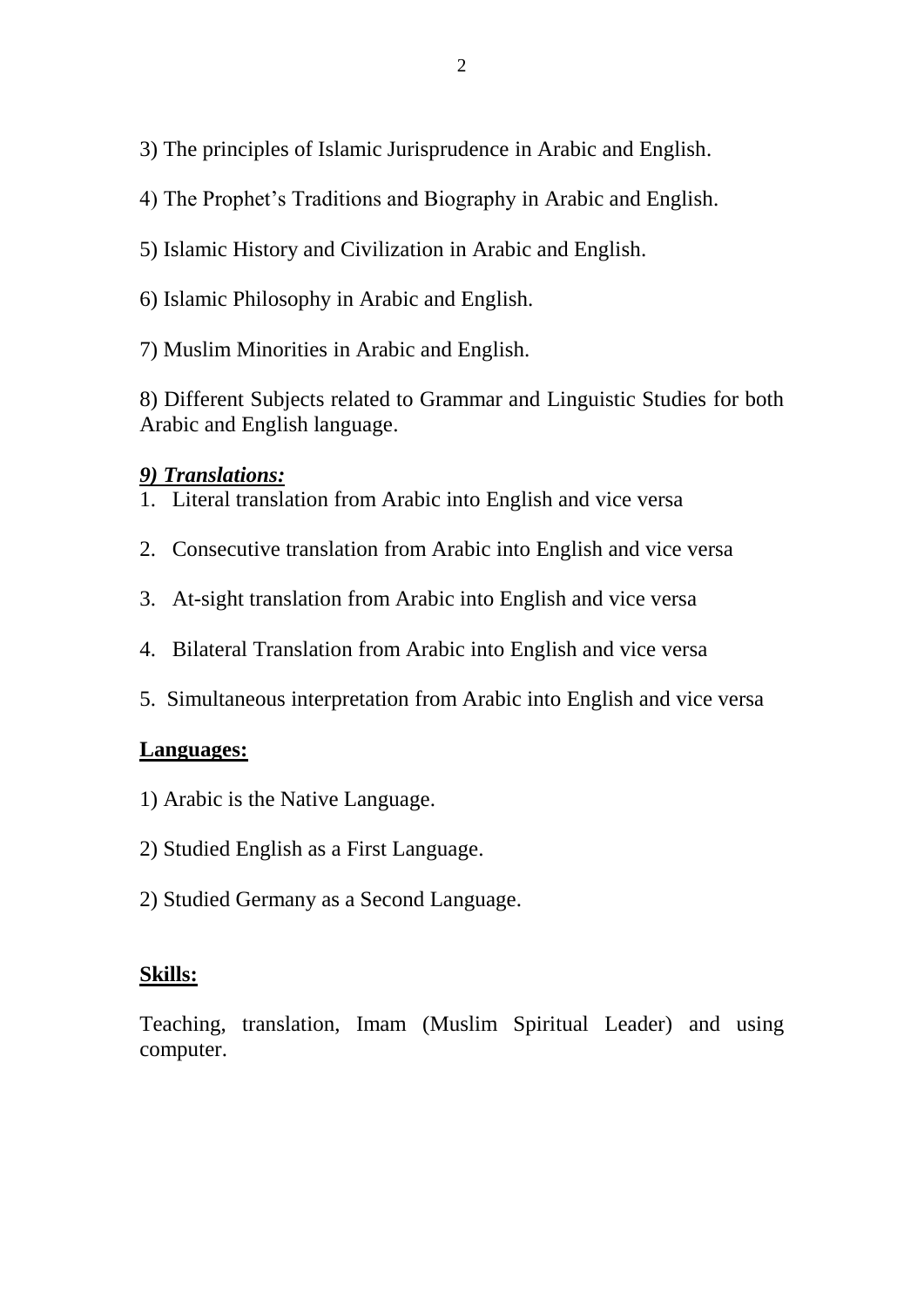#### **Experience:**

1) English Teacher in the high school after graduation for more than one year.

2) Translation in the Egyptian army for more than one year.

3) Imam and teacher of the Islamic Center in Fresno, California, USA for one and half month.

4) Imam and teacher of the Student Masjid in Stockton, California, USA for six months.

5) Imam and teacher of the Islamic Center of Modesto, California, USA for one and half month.

6) Imam of Masjid Fresno, Fresno, California, USA for twelve years.

6) A translator in Al-Falah Foundation for Translation, Publishing and Distribution.

7) A translator in Harf Information Technology for four years.

8) Lecturer at the Department of Islamic Studies in English, Faculty of Languages and Translation, Al-Azhar University, Cairo, Egypt.

9) Currently the Imam of Masjid Fresno and a Lecturer at the Department of Islamic Studies in English, Faculty of Languages and Translation, Al-Azhar University, Cairo, Egypt.

## **Marital Status:**

Married and have four boys (15 yrs, 11 yrs, 7 yrs, and 6 yrs old).

#### **Citizenship:**

Egyptian and American Citizenship.

#### **Telephone Number:**

(559) 273-3672

## **E. Mail Address:**